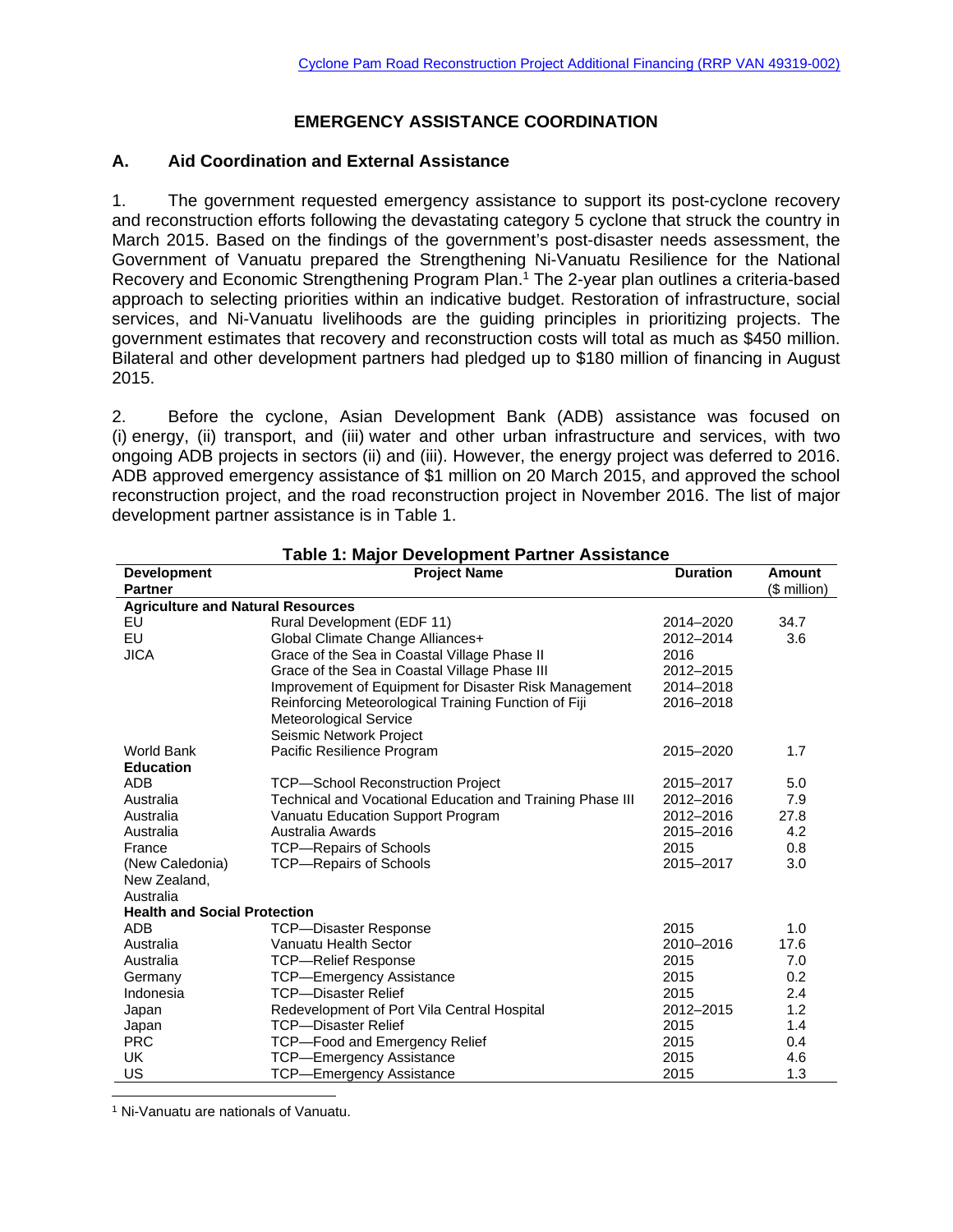| <b>Development</b>              | <b>Project Name</b>                                        | <b>Duration</b> | <b>Amount</b> |  |
|---------------------------------|------------------------------------------------------------|-----------------|---------------|--|
| <b>Partner</b>                  |                                                            |                 | $$$ million)  |  |
| World Bank                      | TCP-Insurance Payout (PCRAFI)                              | 2015            | 1.9           |  |
| <b>Multisector</b>              |                                                            |                 |               |  |
| Australia                       | Vanuatu Women's Centre                                     | 2012-2016       | 3.8           |  |
| Australia                       | Vanuatu Policing and Justice Program                       | 2014-2017       | 13.1          |  |
| Australia                       | Vanuatu Land Program                                       | 2009-2015       | 8.2           |  |
| New Zealand                     | Vanuatu Land Program                                       |                 | 3.8           |  |
| <b>Public Sector Management</b> |                                                            |                 |               |  |
| Australia                       | Governance for Growth Phase II                             | 2012-2016       | 16.5          |  |
|                                 | TCP-Global Partnership on Output-Based Aid Recovery        | 2015-2017       | 24.6          |  |
|                                 | Program                                                    |                 |               |  |
| EU                              | TCP-General Budget Support (EDF10)                         |                 | 14.6          |  |
|                                 | TCP-Recovery and Reconstruction (pledged)                  |                 | 28.0          |  |
| <b>World Bank</b>               | <b>TCP-Budget Support</b>                                  | 2016            | 15.0          |  |
| <b>IMF</b>                      | TCP-Rapid Credit Facility and Instrument                   | 2015-2018       | 23.5          |  |
| <b>Economic Growth</b>          |                                                            |                 |               |  |
| New Zealand                     | TCP-Tourism Recovery Project                               |                 | 1.0           |  |
| <b>World Bank</b>               | <b>Rural Electrification Project</b>                       | 2014-2019       | 4.9           |  |
|                                 | <b>GPOBA Improved Electricity</b>                          | 2013-2018       | 4.0           |  |
|                                 | <b>Energy Sector Development Project</b>                   | 2013-2016       | 2.2           |  |
|                                 | <b>Transport, Information and Communication Technology</b> |                 |               |  |
| ADB                             | <b>TCP-Road Reconstruction Project</b>                     | 2015-2017       | 16.3          |  |
| ADB, New Zealand                | Interisland Shipping Support Project                       | 2011-2017       | 51.6          |  |
| Australia                       | Roads for Development Program                              | 2013-2016       | 25.7          |  |
| <b>JICA</b>                     | Lepatasi International Multi-Purpose Wharf Development     | 2013-2017       | 85.0          |  |
|                                 | <b>TCP-Heavy Duty Machinery</b>                            |                 | 2.0           |  |
| New Zealand                     | TCP-Rehabilitation of Tourism Infrastructure               | 2015-2019       | 16.6          |  |
|                                 | Vanuatu Tourism Infrastructure Project                     | 2012-2017       | 12.7          |  |
| <b>World Bank</b>               | Vanuatu Aviation Investment Project                        | 2015-2019       | 59.5          |  |
|                                 | TCP-Rehabilitation and/or Reconstruction                   | 2015-2017       | 50.0          |  |
|                                 | Water Supply, Sanitation and Waste Management              |                 |               |  |
| <b>ADB</b>                      | Port Vila Urban Development Project                        | 2013-2016       | 5.0           |  |
| Australia                       | Port Vila Urban Development Project                        | 2013-2016       | 21.8          |  |
| <b>JICA</b>                     | Japanese Technical Cooperation Project of Regional         | 2011-2015       | 2.3           |  |
|                                 | Initiative on Solid Waste Management in Pacific Island     |                 |               |  |
|                                 | Countries                                                  | 2016            | 2.5           |  |
|                                 | Japanese Technical Cooperation Project of Regional         |                 |               |  |
|                                 | Initiative on Solid Waste Management in Pacific Island     |                 |               |  |
|                                 | Countries Phase II (tentative name)                        |                 |               |  |
| New Zealand                     | TCP-Rural Water Supply and Sanitation Systems              | 2015-2017       | 1.6           |  |
| <b>World Bank</b>               | Developing a Multi-sector Utilities Regulatory Body        | 2007-2016       | 0.5           |  |

ADB = Asian Development Bank, PRC = People's Republic of China, EDF = European Development Fund, EU = European Union, GPOBA = Global Partnership on Output-Based Aid, JICA = Japan International Cooperation Agency, PCRAFI = Pacific Catastrophe Risk Assessment and Financing Initiative, TCP = Tropical Cyclone Pam, UK = United Kingdom, US = United States.

Sources: Asian Development Bank; Development Partners Round Table Conference, 5 August 2015. New Zealand: www.aid.govt.nz; Australia: http://dfat.gov.au/geo/vanuatu/development-assistance/Pages/developmentassistance-in-vanuatu.aspx; JICA Country Office information; EU: http://eeas.europa.eu/delegations/solomon/eu\_vanuatu/ index\_en.htm.

#### **B. Institutional Arrangements and Processes for Development Coordination**

3. The government held a roundtable conference with its development partners on 5 August 2015. Government ministries and representatives from the private sector, nongovernment organizations, and 15 bilateral and seven regional and international development partners attended the conference. The conference (i) provided an update on the completion of the humanitarian aid phase that ended on 31 July 2015; (ii) informed development partners of the government's priorities for the rebuilding and construction phase in each sector; (iii) harmonized pledges and commitments from development partners, in alignment with the government's